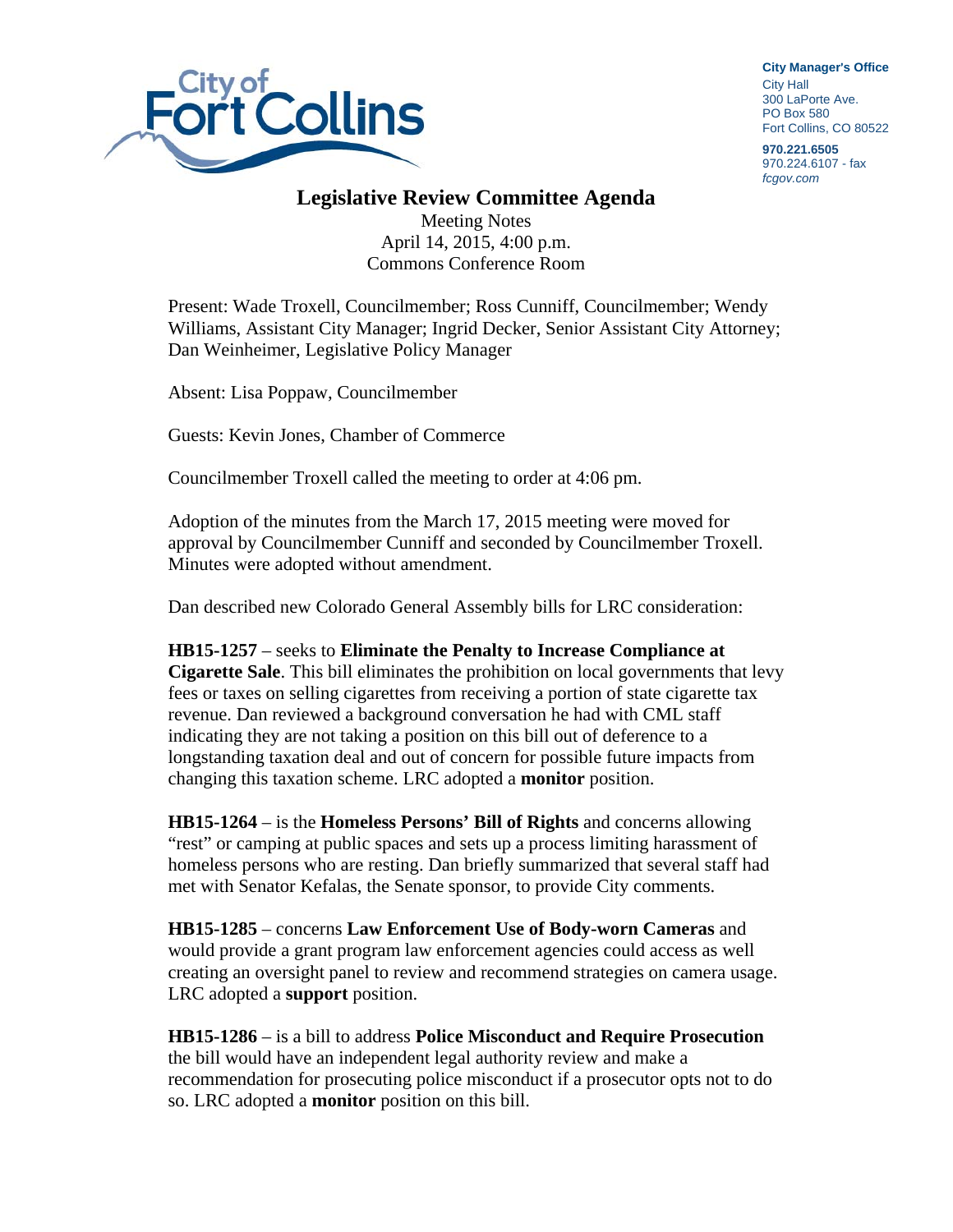

**HB15-1287** – seeks to implement **Police Officer Training Improvements** and would alter the makeup of the Peace Officer Standards and Training (POST) Board and initiate a review of training standards with the intention of improving statewide quality. LRC adopted a **monitor** position.

**HB15-1288** – makes **Updates to Profiling Prohibition** and includes adding color, national origin, nationality, language, sex, gender identity, sexual orientation, socioeconomic status, and disability to the list of factors that may not be used as a basis for police interacting with the public, including suspects. LRC adopted a **monitor** position.

**HB15-1290** – establishes rules intended to **Stop Police Interference Cop Incident Recording**. The bill would create a private right of action against the employer of a peace officer who interferes with, destroys, or retaliates against a person who is lawfully recording an incident involving the peace officer, or when the peace officer intentionally seizes or otherwise obtains the recording without permission. LRC adopted a **monitor** position on this bill.

**HB15-1291** – would **Prohibit Peace Officer Use of Chokehold** unless it was utilized in self-defense situations. Fort Collins Police Services policy prohibits use of a chokehold. LRC adopted a **support** position.

**HB15-1296** – seeks to create a **Campus Sexual Assault Task Force** that would review data and make recommendations for action related to on-campus sexual assaults. LRC adopted a **support** position.

**HB15-1300** – would allow **Local Governments to enact Minimum Wage** ordinances. LRC adopted a **monitor** position on this bill and members asked for additional information on the proposal. Dan shared that he understood this bill to be intended to set up a ballot initiative to increase the Colorado minimum wage.

**HB15-1305** – makes it **Unlawful to Manufacture Marijuana Concentrate**. This bill makes it a class 2 drug felony for an unlicensed person to manufacture marijuana concentrate or permit its manufacture using an inherently hazardous substance. LRC adopted a **support** position.

**HB15-1348** – is the **Urban Redevelopment Fairness Act** and represents a reintroduction of a 2014 bill run by the Colorado Counties Inc (CCI) seeking to alter how urban renewal (URA) project deals are made. The bill seeks to place representatives from counties, special districts and school boards on a city URA Board, to share back tax increment funds to the underlying taxing entities after repaying debt, and to initiate a 120 day negotiation period between taxing authorities and the city before, if no deal is struck, requiring cities to pledge an equal percentage of sales tax to the property tax they seek from other taxing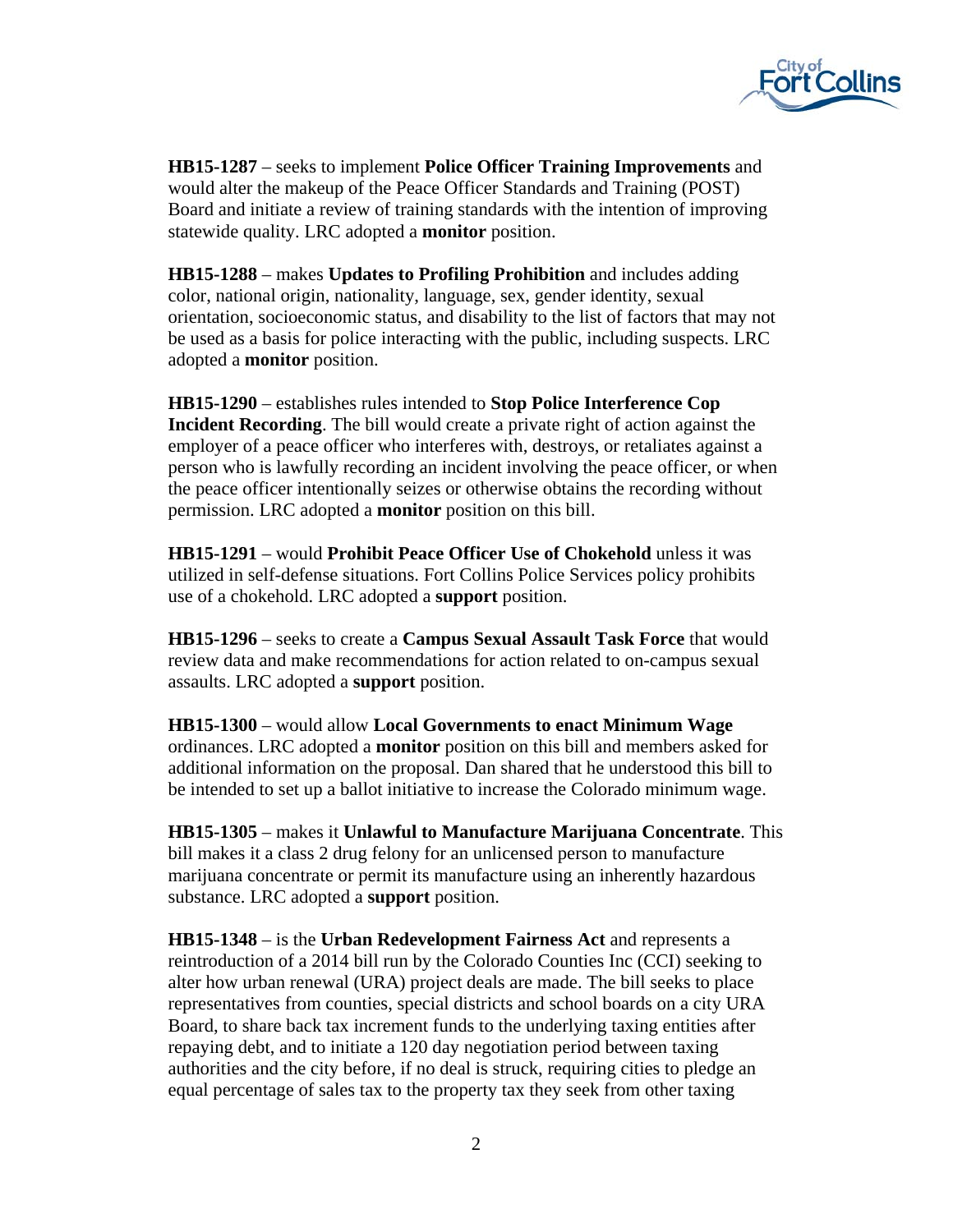

authorities to make a URA deal. Fort Collins and other cities opposed the 2014 measure and the City has ongoing dialogue on this issue with Larimer County. LRC adopted an **oppose** position to this bill.

**SB15-217** – concerns **Police Shooting Data Collection** and directs the creation of a process for public reporting of specified data concerning officer-involved shootings that occur within certain law enforcement agencies, including the Colorado Bureau of Investigation, Colorado State Patrol, county sheriff's offices, municipal police departments, the Division of Parks and Wildlife within the Department of Natural Resources, and town marshal's offices. LRC adopted a **support** position.

**SB15-218** – requires the City to **Disclose Misrepresentations by Peace Officers**. This means that a local law enforcement agency would have to report any incidence of knowing misrepresentation in any affidavits, testimony, or internal investigations by a peace officer within its employ to the district attorney within seven days. LRC adopted a **support** position.

**SB15-219** – is a bill to enact **Peace Officer Shootings Transparency Measures** and requires each Colorado police department, sheriff's office, and district attorney to develop and electronically post or make available upon request its protocols concerning the involvement of other law enforcement agencies, including the Colorado Bureau of Investigation (CBI), when investigating a peace officer-involved shooting. The protocols are required to be in place by December 31, 2015. LRC adopted a **support** position.

**SB15-222** – seeks to provide a state **Sales and Use Tax Refund for Rural Broadband Limit**. Dan indicated he flagged this bill for LRC as an informational as the bill seeks to encourage telecommunication companies to invest in rural areas (cities less than 30,000 people). LRC adopted a **monitor** position.

**SB15-231** – seeks to **Ban Regulatory Agency Firearms and Special Operations**. This bill would prevent state and federal agency operatives from carrying firearms on operations within Colorado, the impact of this change would mean that local law enforcement would have to support these operations resulting in a cost and resource issue for Fort Collins Police Services. LRC adopted an **oppose** position.

**SB15-254** – would extend the **Renewable Energy Standard New Solar** for projects to December 31, 2016. This means that a multiplier of 3 to 1 in place for new solar projects qualifying for the renewable standard would extend. LRC adopted a **support** position.

The LRC then briefly discussed a June legislative luncheon. Dan indicated he had included this event on the 2015 calendar as a closure for the 2015 General